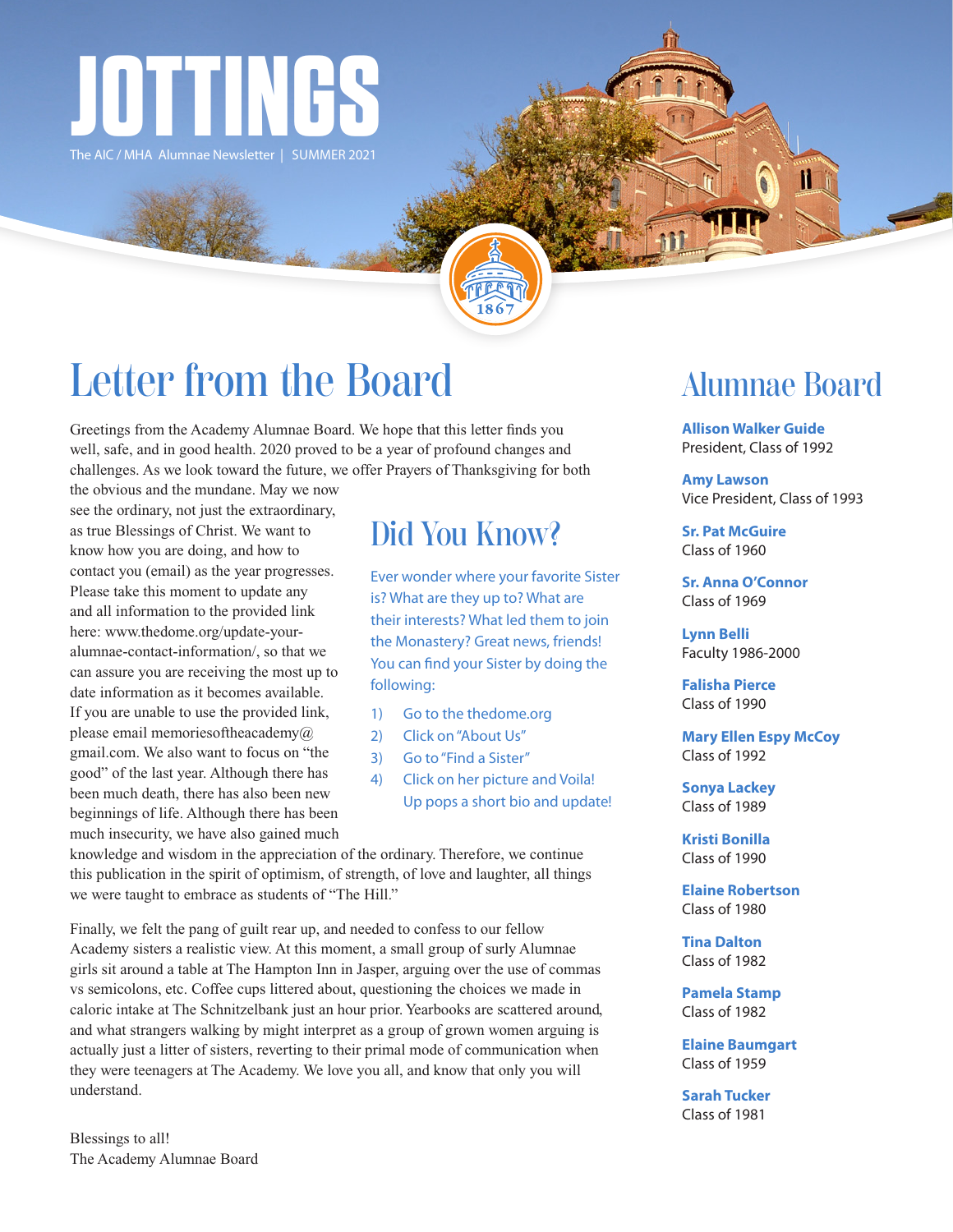

Dear Alumnae,

As we emerge from the pandemic, "we hope you're well" has taken on a whole new, much deeper meaning. For each of you, we pray that you and all those close to you are truly well, safe and healthy.

If you've lost a loved one due to COVID-19, or if you or someone close to you is still struggling with the lingering effects of the virus or the economic impact it has had on so many, know that you are constantly in our prayers and in our thoughts. As always, we encourage you to share your prayer requests with us, so that the Sisters can lift your specific intentions up in prayer.

The good news? As always, there is light at the end of the tunnel: the pure light of God's love for each of you, and a lightness that comes from seeing restrictions eased and being able to be with family and friends once again…to return to life and work and enjoy some version of "normal."

While so many in our community are teachers, all of us are lifelong learners, and a blessing of this trying time has been the amount of learning we have all been able to do. Certainly, we've learned to use technology in new ways, whether meeting with Oblates via Zoom or helping young women along the discernment path using every tool from text messages to WhatsApp groups.

Perhaps more important, we've learned once again how to rely on one another and on our Creator. Through God's providence, our community made it through the worst pandemic in more than a century with only a few minor cases among our Sisters. Now, we are all fully vaccinated, and slowly, cautiously reopening our doors to family members, volunteers and those on retreat.

We are so very grateful for your continued support and prayer. One of the great joys of this joyful community is knowing that so many of you who came through our classrooms remain connected with us in friendship and prayer. We look forward to seeing you in person in the not-so-distant future.

God bless you and yours.

A Anita Louise Lowe, 018

Sister Anita Louise Lowe, OSB Prioress

## In this Issue

- **3 PAST TO PRESENT** by Sonya Lackey
- **4 A TRIBUTE TO SR. MARY DOMINIC FREDERICK** by Ann McKinney Nagy
- **5 ALUMNAE UPDATES**
- **7 MAY THEY REST IN PEACE**

### **2021 Academy Alumnae Reunion Cancelled**

We are sorry to announce that due to the recent rise of COVID-19 infections caused by the Delta variant, we have decided to cancel the 2021 Academy Alumnae Reunion. The safety and well-being of the sisters at the monastery are of utmost importance to all alumnae members. Thank you all for your understanding, and may God bless and keep you and your family healthy.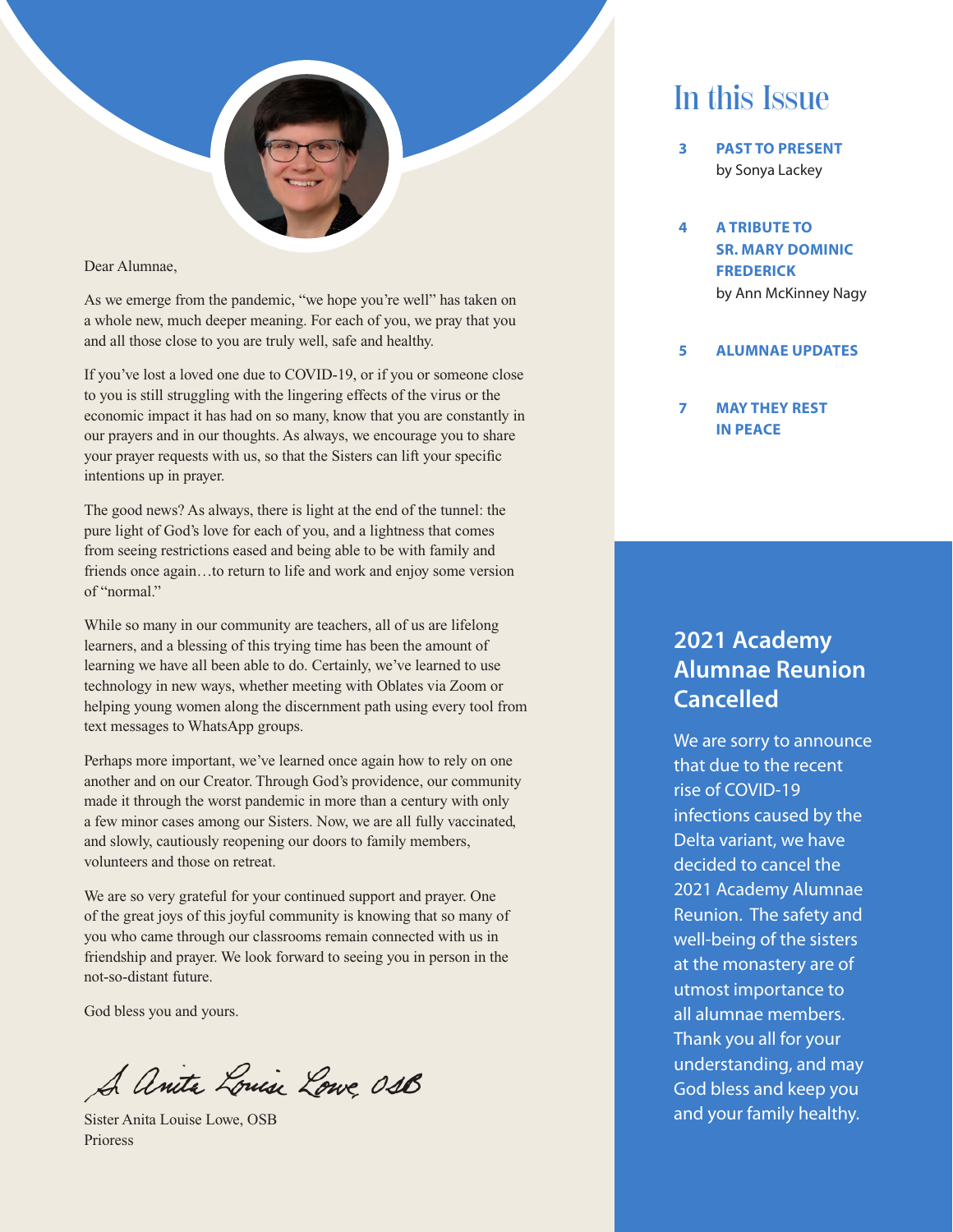# Past to Present

Sonya Lackey aka "SLackey" Class of 1989

It was August, 1985. As I sat in the car with my parents and brother for the 8½ hour drive to Ferdinand, my mom kept trying to chat it up and convince me that the "new adventure" in my life would be fun and that it was for the best. According to her, a great education and chance to grow into an independent, young lady awaited me. I however, sat in the back seat, very upset and glaring at the back of her head for tearing me from my life back home. Why was I being sent away? I wasn't a problem child! I towed the line and made good grades. So why ship me off?

That night, my family stayed at Kordes Hall and slept like babies. I, on the other hand, laid in a strange bed, scared to death, with a stranger sleeping 6 feet away from me. I refused to shed a tear though! The next morning, they joined me for breakfast. It took all I had in me to not break down and beg them to take me home. I asked once, and when told no, I sat in silence for the rest of the meal. Shortly afterwards, they got ready to head back home to Arkansas. Did they really think I was going to give them a big hug and kiss? Now come on! How in the world could they even think that was going to happen? At that time, they were lucky to get a forced hug and an "I love you" under my breath. I mean, they had just dumped me off in a foreign place "to get a good education and to become independent". Well, that was all fine and dandy, but why did it have to be 8½ hours away? All was lost. There I was, stuck in Ferdinand, Indiana!

My parents drove up for the first parents' weekend about a month later, and I barely spoke. I was still very bitter! I remember that there was some sort of activity going on in the parking lot outside the Art Building and Gymnasium. Rather than hang around with them, I went to see if there was anything going on inside the gym. Though I had already made some new friends, that was the moment I met who would become my Big Sis for life, Pam. She instantly became my saving grace and a good distraction from the "evil parents" that had dumped me off at boarding school. Pam and I spent a short time bumping a volleyball around and getting to know one another. She quickly took me under her wing, guided me, and helped me get through my freshman year, emotionally and academically. Thank goodness she did, because there were times that I really struggled with both.

> I had become part of the best, dysfunctional sisterhood a girl could have ever been a part of!

My anger toward my parents ran so deep that when expected to travel back down south, my proctors had to literally tell me to pack my bags, because the van to the Evansville Airport was leaving with or without me. The problem was, I had found a new family that I wanted to stay with. A family of sisters that I'd learned to love, laugh with, cry with, and sometimes even fight with. I had become part of the best, dysfunctional sisterhood a girl could have ever been a part of! I'm sure you are wondering if I ever mended fences with my parents. Well, I gradually did. It wasn't until years later, but it did finally happen, and for that I am grateful. Fast forward to my adult life. Whenever I tell people that I went to an all-girls boarding school, I have to stop and explain that it wasn't like the television show Facts of Life. So, what do I tell them? I tell them that I became part of a sisterhood that very few people will ever understand. That I learned a lot about myself, how to be a more loving and understanding person, and how to better serve and help others. I tell them that I received a great education all while learning how to be an independent, young lady. I tell them that it was the best experience of my life!

Since graduating from Marian Heights in May of 1989, I have earned my undergraduate degree as well as Master's Degree from Xavier University, and have been teaching elementary students in an urban, public school district for 25 years now. Of course, I owe it all to my parents for making that tough decision to send their baby girl off to school. They made many sacrifices in order to send me to MHA. And to top it all off, they put up with me and my anger for years. They saw what I could have never seen…the bigger picture. But in the end, I know I have made them proud. I AM the well-educated, independent woman they always wanted me to be! Thank you, Mom and Dad! And thank you, Marian Heights Academy!

*Sonya Lackey attended Marian Heights Academy from 1985-1989. After graduating, she attended Xavier University in Cincinnati, Ohio. While there, she earned a BA in Organizational Communications as well as her Master's Degree in Elementary Education. Sonya has been teaching with Cincinnati Public Schools for 25 years. In her off time, she enjoys working on her home, the great outdoors, and pampering her fourlegged baby, Bodie.*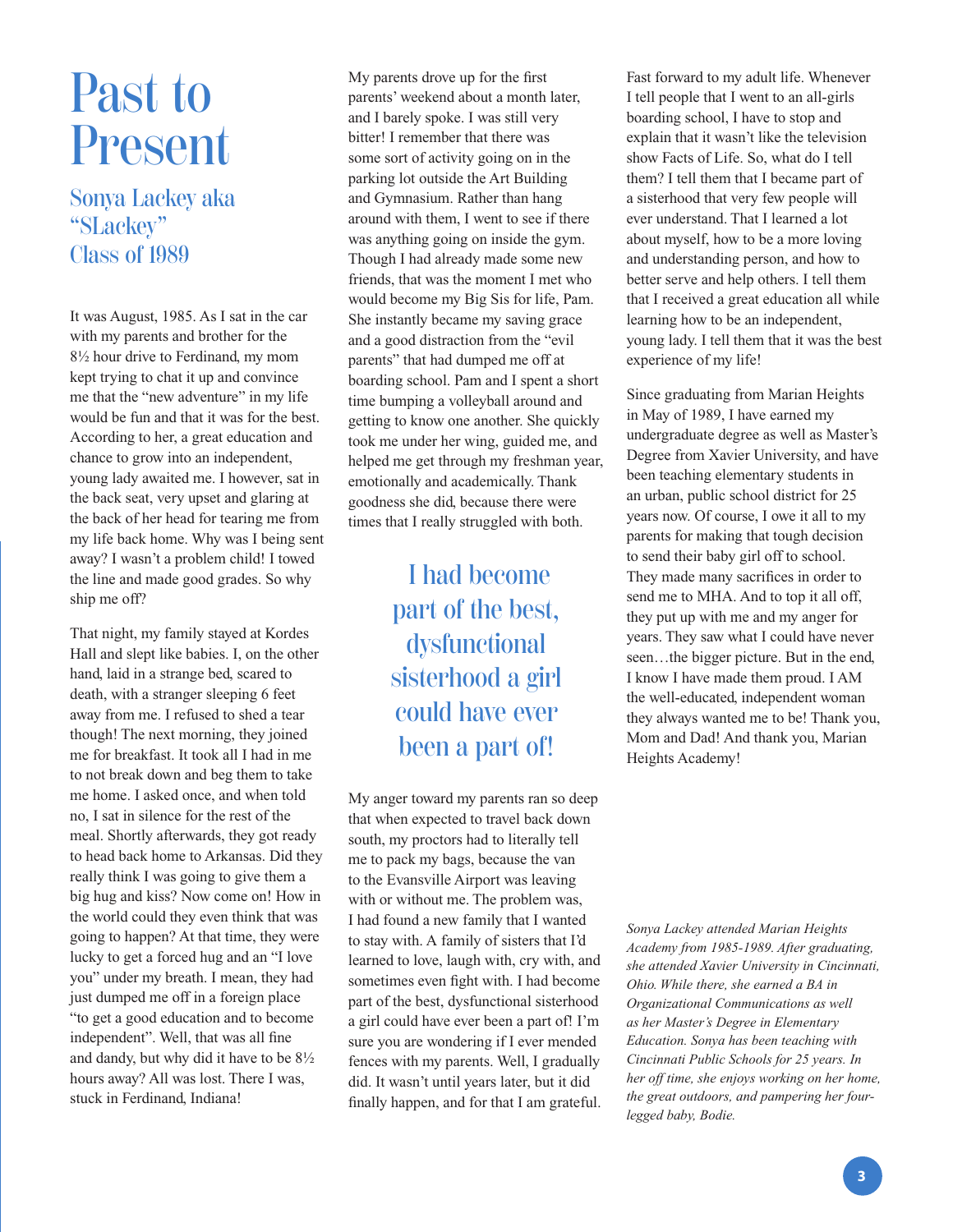# A Tribute to Sr. Mary Dominic Frederick, OSB Ann McKinney Nagy, Class of 1972

On August 18, 2020, the world lost a great Advocate for Catholic-Christian education, Sr. Mary Dominic Frederick, OSB. In addition to serving as an educator in Evansville Diocesan schools, she shared her gifts and talents as a teacher and principal at the Academy Immaculate



Conception/Marian Heights Academy in Ferdinand, Indiana for nearly 25 years.

Sr. Mary Dominic has had a profound impact on my life. As a student, I benefited from her prudent guidance, and later was blessed by her support while working as a teacher on her staff. She and the other Benedictine Sisters influenced me to choose to serve God and others as a Catholic educator.

Sister was a remarkable, prayerful, woman. At a time when Women's Liberation was professed, I viewed her as someone who was already liberated by faith. She was confident and unafraid. Deliberate, focused, and seemingly fearless, she was willing to state her beliefs. Despite opposition, she advocated for peace and social justice. Unconcerned with material wealth, she passionately fulfilled the Mission to which God had called her. While I was discerning my purpose in life, she actively pursued her commitments to God, her community, and to the betterment of each of her students.



the Benedictine Sisters, we students learned how to respect differences of other races, religious affiliations, economic backgrounds, political parties, and cultures. Without judgement, we learned how to embrace our own unique differences and grew in understanding and tolerance from our interactions with our fellow classmates. We learned to look for the positive commonalities of life and formed lifelong and enduring friendships.

Sr. Mary Dominic was passionate about her role as a Catholic educator and Administrator. The opportunities she orchestrated for us, her students, to become faith filled, well educated, service oriented, and balanced young leaders were profound.

She was gifted with deep unconditional love and compassion for others. She saw our true potentials and helped us grow. Author Dr. David G. Benner describes God as being made of love. "Only when we live in love can we feel truly safe and strong enough to face our true strengths and weaknesses."

Her love was tough, challenging, inspiring, powerful, accepting, and lifegiving, much like God's love for us. To her, educating youth was an extension of God's love.



Sr. Mary Dominic gifts Austrian Archduke Markus S. Habsburg with a cross.

She valued hard work but also enjoyed life. I recall her heartwarming smile as she recounted stories about driving the golf cart to the barn to feed the cats, attending weekly card parties, discovering a treasure in the Monastery archives, telling of former students' successes, and celebrating Cardinal Baseball victories.

Sr. Mary Dominic now rests in the loving arms of God, her lifelong friend and confidant. Thanks to her influence I have become a better person, a better educator, and a better Christian.

*Ann McKinney Nagy, the author of this tribute, is a Pre-K to Gr. 8 Music and Art Educator at Holy Trinity Catholic School. She is also a parttime Music Minister at Precious Blood Church in Jasper, IN. Ann attended the Academy Immaculate Conception from 1968-1972 and taught Religion and Music at Marian Heights Academy from 1985-1991. She is grateful for the guidance and ongoing influence of Sr. Mary Dominic Frederick and the Benedictine Sisters at the Monastery of Immaculate Conception in Ferdinand, IN upon her life and upon the lives of her students.*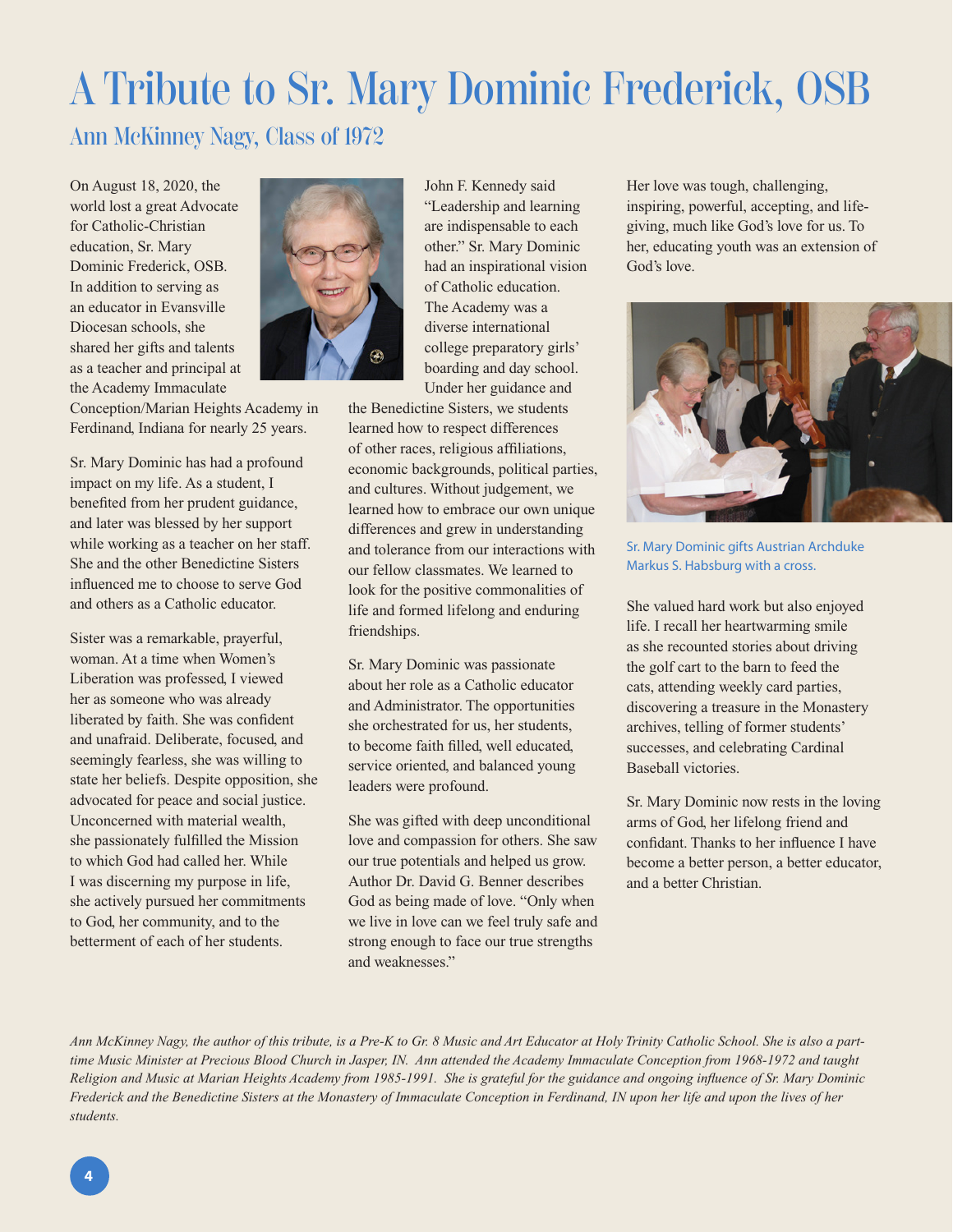# Alumnae Updates

#### **CLASS OF 1957**

**Mary Ann Carter (Hartlage):** Generally retired but still work 2 days a week at Nursing Home as receptionist.

#### **CLASS OF 1960**

**Carol "Sue" Mead (Reuber):** Widowed 23 years ago (1998). Traveled extensively to 40+ countries the last 20 years (until COVID).

**Sr. Patricia Ann McGuire:** Currently I am formation director of temporary professed sisters at the monastery and part time pastoral associate at St. Benedict Cathedral in Evansville. This past year I have loved the frequent contact with Academy classmates - especially since we missed our "60th" reunion.

#### **CLASS OF 1961**

**Jane Pund (Berberuch):** Retired after working 48 years in music ministry. Worked in parishes in IL, IN, MI, FL & KY. I attribute this past career to my Benedictine education and my music teachers: Srs. Kathleen, Theresita and Mary Pierre (Mary Helen), and many other Sisters who taught me through their examples and their love of the liturgy. Still in close contact with some of my classmates and carry on like high school girls when together.

#### **CLASS OF 1964**

**Kathleen Koch (Walter):** I am now a widow. My husband died on March 18, 2020.

**Martha Render (Koch):** Retired

#### **CLASS OF 1965**

**Dorothea King (Seiler):** We are active in our neighborhood, creating community through love, care, and progressive activism. We are Oma and Opa to soon-to-be 5 lively, darling grandchildren. We are involved in our yard and organizations to advocate native plantings — bringing prairie back to Northern Illinois! Thank you, Alumni Association, for all your care and hard work, keeping us together. We need each other.

#### **CLASS OF 1966**

**Ann Klem:** Creating with glass. Loving it!

#### **CLASS OF 1967**

**Kathy Weyer (Lechner):** Busy with my family, and President of one company and office Manager of four others. Also serving on the Sisters ECA Board.

#### **CLASS OF 1970**

**Linda Kiesler:** Worked 40+ yrs in nursing, 21 yrs of that as Women's Health Nurse Practitioner. Retired 5/2019. Married for 20 yrs. Have lived in Atlanta, GA since 1987.

#### **Karen Newton:** Retired

**Ann Emge Northern:** Raising grandsons

**Joyce Stenftenagel:** Semi retired. Live in Jasper.

**Melissa Taylor (Rouse):** RN case manager for long term care, hospice case manager for 20 yrs. Grateful and blessed.

#### **CLASS OF 1971**

**Margaret Hill (Slaats):** Retired now, working part time as a substitute teacher.

#### **CLASS OF 1972**

**Deborah Harris Burchard (Eaker):** I am a retired Family Nurse Practitioner, currently a Parish Nurse.

**Lesbia Luisa Cano Garza:** 2 children, 7 grandchildren. One of my best memories, is having been there in AIC.

**Susan Memmer (Loehr): Retired and enjoying the extra** time to spend with family and friends.

**Marye Pat Skinner (Maurer):** Retired Occupational Therapist. Work part time for my CPA husband and the Election Commission. Have 3 grandsons under the age of 2. Love to travel and do volunteer work with various organizations. Love keeping up with my classmates via Zoom and hopefully in person for our yearly gathering soon.

**Dorothy Wycoff (Dauby):** Retired after 40 years of running my daycare. Married to Charlie going on 47 years on August 3rd. 3 daughters, 3 son in laws and 6 grandsons!

#### **CLASS OF 1973**

**Clara V. Meadors (Begle):** Retired 2019 **Honorata G. Geronimo:** Living a quiet, simple life.

#### **CLASS OF 1974**

**Angela Butler:** I was an Area Supervisor over 6 Chicagoland Restaurants, now work-injury disabled, retired. Joyous Grandma of 4! Caretaker to my dear Mother. M.B.A., with concentrations in Economics, Marketing, Finance, and also a Professionally trained VoiceOver Actor! Active Member of Flossmoor Community Church! Much appreciative of my two years at MHA, graduating from MHA! Joyously brought my son there, when he was 6 - it was so amazing to be back, visit, stroll, and to see my son running and playing at a place I hold so dear in my heart!

**Marti Stumpp:** When I'm not delivering school buses, I fill my time reading, crocheting, knitting (not well), playing Animal Crossing & whining.

#### **CLASS OF 1975**

**Doris A Begle:** Retired

**Katherine "Kathy" McDonley (Kline):** I have 2 kids, 4 grandchildren and now a great grandchild. Retired.

**Lusiesmit Martino:** Casada, tengo 2 hijos, 4 nietas. Trabajo en el área de Contabilidad en la empresa PETROPERU, siempre agradecida de las hermanas Benedictinas, me permitieron gozar de todos los previlegios en MHA, mediante una beca, los recuerdo con mucho cariño. Dios y la Virgen les bendiga a todos.

#### **CLASS OF 1976**

#### **Barbara A Gunselman (Begle):** Retired

**Ramona Bieronski (Gough):** Coping with my husband's cancer first chemo 3 days 5 hour's each. Miss the friends that I had when we left. Doing well own our on home 30 years been together with David 32 years have twin daughters. I only wished I had kept closer contact with some classmates. Loved going to Marion, putting mail in the slots, walking down the hill, hearing older classmates from years ago telling us their stories.

**Leticia Buen-Abad:** After I returned from Marian Heights to my Country, I married, had 2 sons and a daughter. I divorced after 15 years of marriage, lived in Cancun for 20 years. Ten years ago I came back to Mexico City, where I actually live. I didn't remarry and I've been a Realtor for 30 years. I will love to visit Ferdinand, Indiana!

**Megan Godinez (Kennedy):** Full time RVing winters in Arizona.

#### **CLASS OF 1978**

**Amy Abuasabeh (Greenfield):** I'm a Psychiatric Nurse Practitioner with Meridian Health Services. Married with 2 daughters, one a junior at Notre Dame and the other is married, has a daughter age 8, and resides in Colorado Springs, CO. Thanks for the wonderful education that gave me the courage to pursue my dreams.

**Teresa Buehler (Lowe):** Married Greg on March 31, 2019 and moved back to Louisville, KY. I work part time as needed for the Archdiocese of Louisville filling in for the front desk receptionist. Since Covid-19, we have been helping our two young granddaughters (ages 6 and 7) with their virtual learning while their parents are working.

**Therese Walker:** Single

#### **CLASS OF 1979**

**Nora Rodriguez:** Happy and healthy, married with two daughters.

**Alice Simonds Hebert:** After graduation in 1979, I traveled by myself to Alaska. There I met my husband Kevin and in 2020 we celebrated 40 years of marriage. We had 3 children. Our oldest son died in a plane crash in 2006 at the age of 25. His wife is raising their 13 and 15 year old sons. Our second son and wife of 11 years live in Golden, CO. He is a physicist at NIST. Our youngest, Jessica, is also an alum. She and her husband are raising their 2 young boys. As a history major, she hopes to return to teaching. In total, we have 6 grandsons (18 months to 15 years old). We have lived in 4 states: Alaska, Illinois, Arkansas, Florida and Michigan; and have counted 22 moves since 1980. I studied at a college while working full time and being a mom but earned just shy of an associates degree before moving again. I never settled on one career but had many fulfilling jobs, owned my own business, and traveled, which has given me an abundance of life experience. Kevin's juvenile diabetes has been a big part of our lives. He is a double transplant recipient (kidney and pancreas) and reminds me everyday how much I take for granted with my own health. We currently live one mile from our daughter and family, in West Bloomfield, MI. I am passionate about learning more about preserving the earth, being creative by re-purposing items and making things by hand. I am a volunteer with the monarch butterfly program at the University of Michigan. Having more free time and unemployed due to COVID, I spent all last summer raising over 20 monarch's, beginning at various stages, ensuring their survival to butterflies for release. I have reoccurring dreams about my time at the academy and many fond memories that shaped who I am today.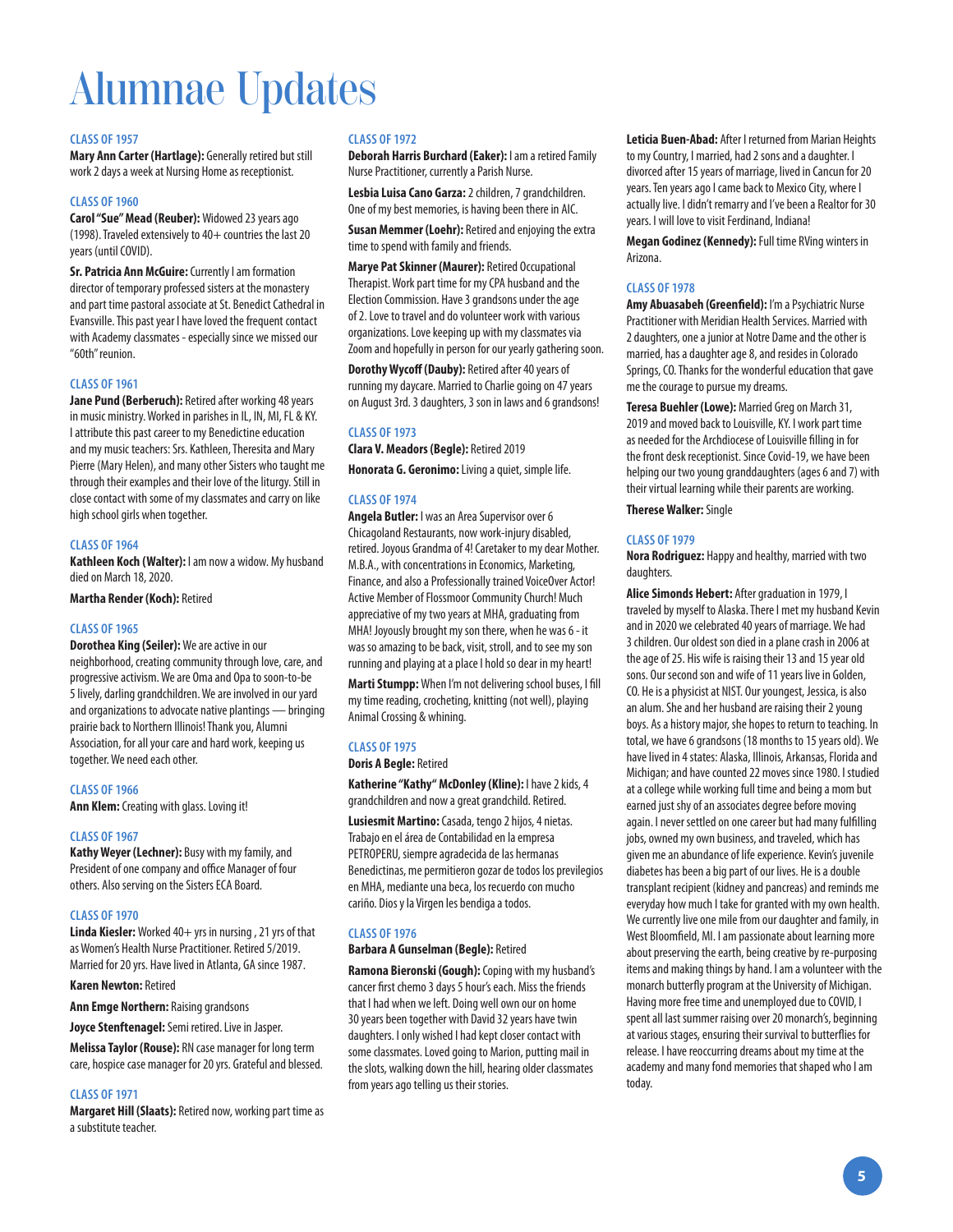## Alumnae Updates continued...

**Tina Taylor (Long):** Currently I'm living in Douglasville, GA. I am married to Ken Taylor and have a son (Ryan Sims) and daughter-in-law(Tiffany). I have 3 grandchildren — Peyton, Turner and Knoa. Most of my career life was spent as a baker or a bakery manager. Unofficially retired but will become official when I turn 62 in December.

#### **CLASS OF 1980**

**Elaine Robertson (Fromm):** Retired in December 2020 and enjoying the relaxing time.

#### **CLASS OF 1981**

**Carolyn Day:** I'm working for a charitable organization in Louisville, KY and am a beekeeper.

#### **CLASS OF 1982**

**Tina Dalton:** I have been teaching since 1989 in the early childhood education field. I live in Jasper having moved from the Chicago area in 2006. I have enjoyed being on the Alumnae Board since being in the area. It's such an honor to serve the Sisters in this manner. I love hearing and being involved with so many wonderful women from the Academy. I spend most of my time with my family and have some incredible nieces and nephews to spoil. I love to travel both in the Midwest and in other areas of the country. I can't wait to get back to normal and hope 2021 is a great year.

**Barbara Gazda (Graham):** It's my 18th year teaching high school. I have 2 boys Stuart, 20, and Graham, 18. My husband Mark works for General Motors and we live in Michigan, near Ann Arbor.

**Maria Arias (Solorzano):** Married with a Colombian but we live in Miami, FL and have 3 kids, ages 29,22 and 20.

**Kristina Dalton:** I graduated in 1982. I am now teaching in the Early Childhood education field. I have been doing this since 1989. I moved from the Chicago area to Jasper in 2006 and have been serving on the Alumnae board since living in Jasper. I am honored to be a part of the board and working with the Sisters. I keep in touch with many of our wonderful Alumnae members.

#### **CLASS OF 1983**

**Ann Umland (McConkey):** I have been married 26 years & have three adult children. I work in a school kitchen and I'm trying to get the courage to start writing a book.

**Prudence Bumpus:** Living in southern Georgia.

#### **CLASS OF 1984**

**Anne Mathias (Bugg):** We are attempting to get back to normal since the death of our eldest son, Christopher.

**Michelle Shartran:** My daughter turns 30 this year. I live in Michigan with my partner Melissa, an IT Supervisor for the department of Commerce. Loved my years at MHA and think of it often. It was the experience of a lifetime!

#### **CLASS OF 1985**

**Barbara Bovard (Nellessen):** I am a RN living in Effingham Illinois, married for 34 years to Charles R. Bovard with 5 Children Zachariah (32), Isaiah (31), Charlie (30), Erin (27), and Jeanette (19). We also have 6 grandchildren, 4 grandsons ages 10,6,4,3, and 2 one year old granddaughters.

**Michelle Janowski (Smith):** I have colossally underachieved love the Academy more the older I get.

Paty Tovilla (De la Rosa): I'm a 4th grade teacher and married with 2 children. I would love to have a huge Alumni reunion!

**Karen (Karina) Quijano (Mexicano):** Hello, I'm from Mexico and was a foreign student in 84/85. It was the most amazing year I had. I got married 29 years ago and since then I been living here in the USA. I would love to go to the reunion if there's one this year. Please keep us updated! Thank you and blessings for everyone!

#### **CLASS OF 1987**

**Alejandra Gámez:** Mother of six, living in Monterrey, MX and been married for 25 years.

**Jay "Bunny" Sorensen:** Single mom with one son and one cat. Foreign Service Officer currently assigned to DC and dying to get back overseas in 2022.

**Tricia Flores Smith (Rumble):** Currently working on my masters degree. Mother of 3 daughters and became a grandmother 3 months ago.

**Renee Vincel (Pfaff):** An ICU RN at Bloomington hospital, married to Troy for 25 years. I'm currently hobby training/ racing Ironman triathlons.

#### **CLASS OF 1988**

**Christine Manuel (Asuncion):** Working with in Special Education.

**Laura Riha (Smiar):** Married in 1997.

**Suzanne Rycroft (Kempinger):** I have been married for 23 years and have 2 kids. Zach is 18 and Emma is 15. I'm an RN and work at TCU (Texas Christian University).

**Tanya Tullos (Cooke):** Currently teaching 3rd grade at Tucker Elementary School, a Tribal School with the Mississippi Band of Choctaw Indians.

**Heather Parrish (Ross):** Married 25 yrs with 3 grown children and 2 grandkids. Love being a grandma and early retirement. Todd and I live in Bloomington, IN where we enjoy the lake and country living.

#### **CLASS OF 1989**

**Amy Thompkins (Burnett):** Happily married for 28 years, have 1 son (24 years old), Practice Manager for Orthodontist (14 years), been living in Florida since 1991.

**Lorraine Hill:** This is my 27th year of teaching here in Louisville.

**Kristi Menke (w):** Working as a nurse. My Dad passed a away on 1-9-2021.

**Patricia O'Connell (Jalovec):** Product success manger, business owner, wife, and mother to 3 rescue dogs.

**Molly Wiltse:** I now live in southern Texas.

**Kelly Ransome (Rogers):** I am happy!

#### **CLASS OF 1990**

**Katrina Acosta:** My family recently moved to FL for work. We have 2 active kids that play violin and golf.

**Elizabeth Churnesky (Darish):** Married for 23 years and have 1 child named Ava who is 13.

**Amy Andreas (Conrey):** I am open to any and all communication from the ladies on the hill. Text, email, regular mail, anything!

**Alejandra Del Valle:** I am married and have 3 sons and 1 daughter.

**Julia "Julie" Fabb-Jordan:** I work as a social worker at a short term detox and mental health stabilization crisis center. I just got approved to take my clinical social work exam to become an LCSW in Georgia. I am married and have two young adult step children. I enjoy gardening and reading.

**Karin Fujino-Umemura (Tanaka):** Married in 2010 and gave birth to my daughter in 2012.

**Ana Garcia-Moreno (Muñoz):** I'm married with two boys. We live in Houston.

**Cecilia Guerra de Pro (Guerra-Villarreal):** Estudie la carrera de Arquitectura, Maestría en Ciencias de la familia. Estoy casada desde hace 22 años y tengo 2 hijas y 1 hijo.

**Shannon Myers (Mattingly): Happily married with 3** grown kiddos and the sweetest grand ever.

**Angelica Orozco:** Estudie Psicologia, tengo 3 hijos y estoy divorciada.

**Jennifer Pierson:** I am a super busy small business owner, working in Senior and Specialty Move Management. My new hobby is sport climbing.

**Raffaella Romano:** Married with two sons — Henry is 15 and Frank is 13. I'm a Chicago Public School teacher and teach 8th grade reading, social studies, and civics.

**Monica White:** Attended 1986-1987 as a freshman and I'm still creating the best version of me!

**Elizabeth Churnesky (Darish):** Married with a 13 year old daughter named Ava.

#### **CLASS OF 1991**

**Jennifer Cohn (Ellison):** This past year has been really busy with work since I oversee Virtual Care for my Health System. It has been very rewarding in such a difficult time. My oldest son is getting ready to start high school, my youngest will be starting middle school and my husband and I will celebrate our 20th wedding anniversary this year.

**Claudia Encinas:** Casada, 2 hijos adultos Artista plásticaprofesión Jugadora de tenis.

**Itzel Eugenia Martinez:** Graduated in international business and mother of 3 kids.

**Jessica (Yessica) Matuk:** Casada, sin hijos, feliz! Saludos a todas, tengo los mejores recuerdos de mi adolescencia arraigados en MHA.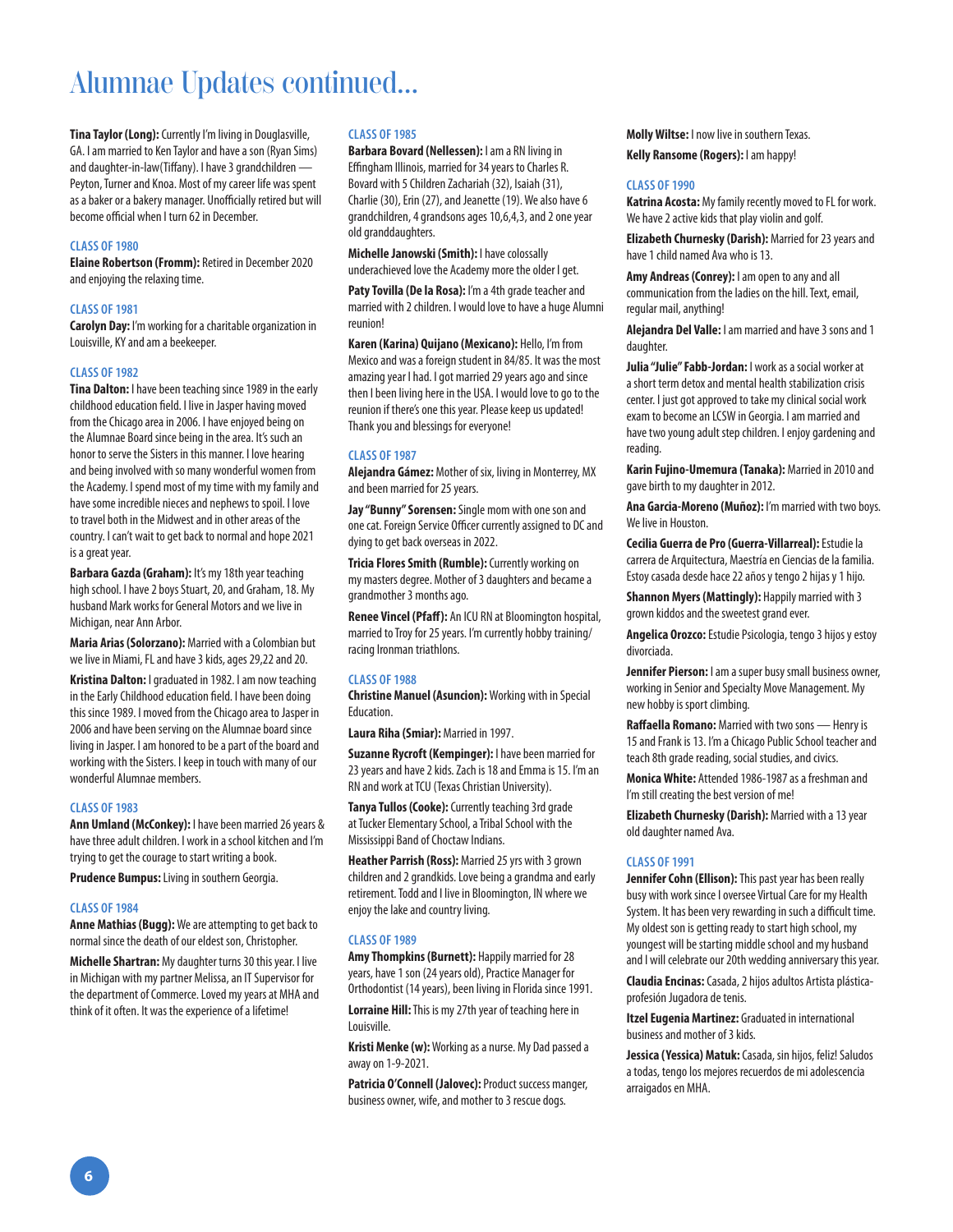**Luisa Alejandra Mondragón (Santos):** I'm married and have 2 children; Alejandra is 17 years old and Fernando is 5 years old. I'm an accountant and work at our family business.

**Diana Nasrallah:** I am married and have 2 children, a daughter who is 21 and a son 14 years of age. I enjoy cooking and reading. Attending MHA was one of the best things in my life.

**Mellissa Reinhart (Derderian):** Living in Jordan, MN. My oldest daughter will be graduating this June and will attend the University of Minnesota-Duluth. My other daughter is finishing her sophomore year of high school. I am an elementary special education teacher and adjunct Instructor at Minnesota State University in Mankato.

**Rochelle Riffle (Foss):** Married with 1 daughter (13) and a step daughter (21). Art director at a print house (BerylMartin)

**Lisa Barrow (McDaniel):** After graduating MHA in 1991, I attended St. Louis University and earned a BSN in 1995. I worked as a nurse in St. Louis for several years before going back for my MSN. I then got married and started working as a professor of nursing at a community college in my hometown and have been there now for 20 years. I am the mother of 3 children who are the absolute joy of my life. I always talk to them about MHA and the lifelong lessons I learned there. I tell my girls if MHA was still open I would've loved for them to attend! MHA made the difference in my life along with my grandmother. I give MHA credit for who I am today!

**Rory Gillingham:** I am currently the Associate Registrar at Mercyhurst University in Erie, PA, where I live with my dog, Mulligan. I love to travel and visit with MHA classmates whenever and wherever I can. I am in the process of buying a house, so I will update my address next month.

#### **CLASS OF 1992**

**María D. Irvan (Herrera):** I attended MHA in 1988-1989 as a freshman international student to learn English as a second language. I have the best memories at MHA and meet some of my dearest friends. I moved from Mexico to Virginia in 2009, married and now have a 15 year old son. My family is in the restaurant industry and I run a staffing agency.

**Mary Ellen McCoy (Espy):** Foot loose and fancy free.

#### **CLASS OF 1993**

**Ana Gabriela Celis:** Estoy casada tengo tres hijos.

**Jill Ebert-Lasher:** I have been married to my husband, Casey, for 14 years. Our daughter, Cora, is a sixth grader and our son, Joe, is a third grader at Chrisney Elementary School where I currently teach fourth grade. We spend most of our time playing cards or hiking with extended family, going to family sporting events, or staying home taking care of our animals. I miss my Highlander family.

**Maria Torres Labastida:** Soy mamá de 2 hijos. Casada muy feliz. Me dedico al ámbito inmobiliario.

#### **CLASS OF 1994**

**Bridgett Yopp (Hildenbrand):** Married and working for a Non-Profit that serves adults with developmental disabilities.

**Shaily Gupta:** Married with 2 boys and living in FL.

**Susana Hayes (Lopez):** Married with two children (Stefan & Sabrina) and working in the pharmaceutical industry. I'm also a marathon runner.

#### **CLASS OF 1995**

**Ana Paula Vázquez:** I've been teaching English to adults since 1998, 3 years after graduation.

#### **CLASS OF 1996**

**Morris Blackwell:** Married to Chuck and mother to Charlie (12), Tori (10), Jack (8) and Lucy (5).

**Naisha Roberts (Russell):** I got married November 2020.

**Sergia Rodríguez (Perez):** Been married for 12 years and I have 2 beautiful boys.

#### **CLASS OF 1997**

**Mariecruz Perez (Segura):** I'm currently teaching 7th grade English Language Art at Sunnybrook District 171 in Illinois. I have one 13 year old daughter who attends St. John Bosco school in Hammond, IN.

#### **CLASS OF 1998**

**Liesl Facen (Hickman):** I currently work on The Hill. I divorced from my "high school sweetheart" in 2013. We had three children together. I remarried and my husband and I have a "Brady Bunch" family with his four and my four (I added one after my divorce). And I have a granddaughter with another on the way. My husband helps people make sure they have the best life insurance and provides them with Final Expense policies. My mom and dad (Mr. Hickman) live around the corner from me in Dale and are doing well. Life is anything but simple. We live in constant chaos but we are happy. God is good to us. My time at the Academy was priceless!

#### **CLASS OF 1999**

**Esterina Gentilcore (Pericolosi):** We now have a daughter named Ava Lorenza (after my late father). She was born 11/18/2019. She is very sassy!

**Katherine Hawkins (Buchanan):** 18 years with Alcoa. Can't believe that because I'm not old enough for that to be true. Mother to an energetic and empathetic 6 year old son and a darlingly clever 1 year old daughter. Our house is full of joy...most days. We lost my dad at Thanksgiving and are all trying to adjust to life without his larger than life personality. He taught us to enjoy life and one another and we're taking comfort from all of our happy memories with him. Hard to put into words how important my time at MHA was, but everyone reading this will understand what I mean.

**Mary Dempsey:** Recorder of Deeds for St Charles County MO.

### May They Rest In Peace

#### **FACULTY/STAFF 2020**

Andrea Egloff, Duane Verkamp, Sr. Mary Dominic Frederick O.S.B.

#### **FACULTY/STAFF 2021**

Sr. Ruth Ellen Doane S.P., Sr. Teresita Schenk O.S.B.

#### **ALUMNAE 2020**

Judy (Dekemper) Feigert, '64; Sr. Mary Lucien (Doris Mae) Dippel O.S.B., '44; Sr. Mary Gilbert (Vera) Schipp O.S.B.,'52; Col. Hiltrud G. Houle, Ret. '53; Shirley (Vonderheide) Stern, '54; Lucille J. (Hulsman) Shilling, '44; Sr. Marge (Margie) Sasse O.S.B., '52; Ruth Olga (Stippler) Rice, '38; Joan Pace '52; Sharon (Swain) Werner ,'49; Dorothy (Dot) Linne-Hall, '49; Joyce (Boerste) Effinger, '55; Vera M. (Schwinghammer) Eckert, '52; Roseanne Brooks, '62; Loretta (Vieck) Holl, '50; Elizabeth (Vogel) Bridges, '60; Jo Ann Feldpousch, '45; Mary Jane Stemele, '65; Imelda (Meny) Balbach, '49

#### **ALUMNAE 2021**

Sr. Jolinda (Marilyn) Nass '55; Mary Ann (Ryan) Hesler, '64; Alice Catherine Schroering, '48; Theresa M. (Kloeck) Wahl '48; Doraine E. (Whitcomb) Richard, '52



802 E 10th St., Ferdinand, IN 47532-9239 Find us online at **alumnae.thedome.org**